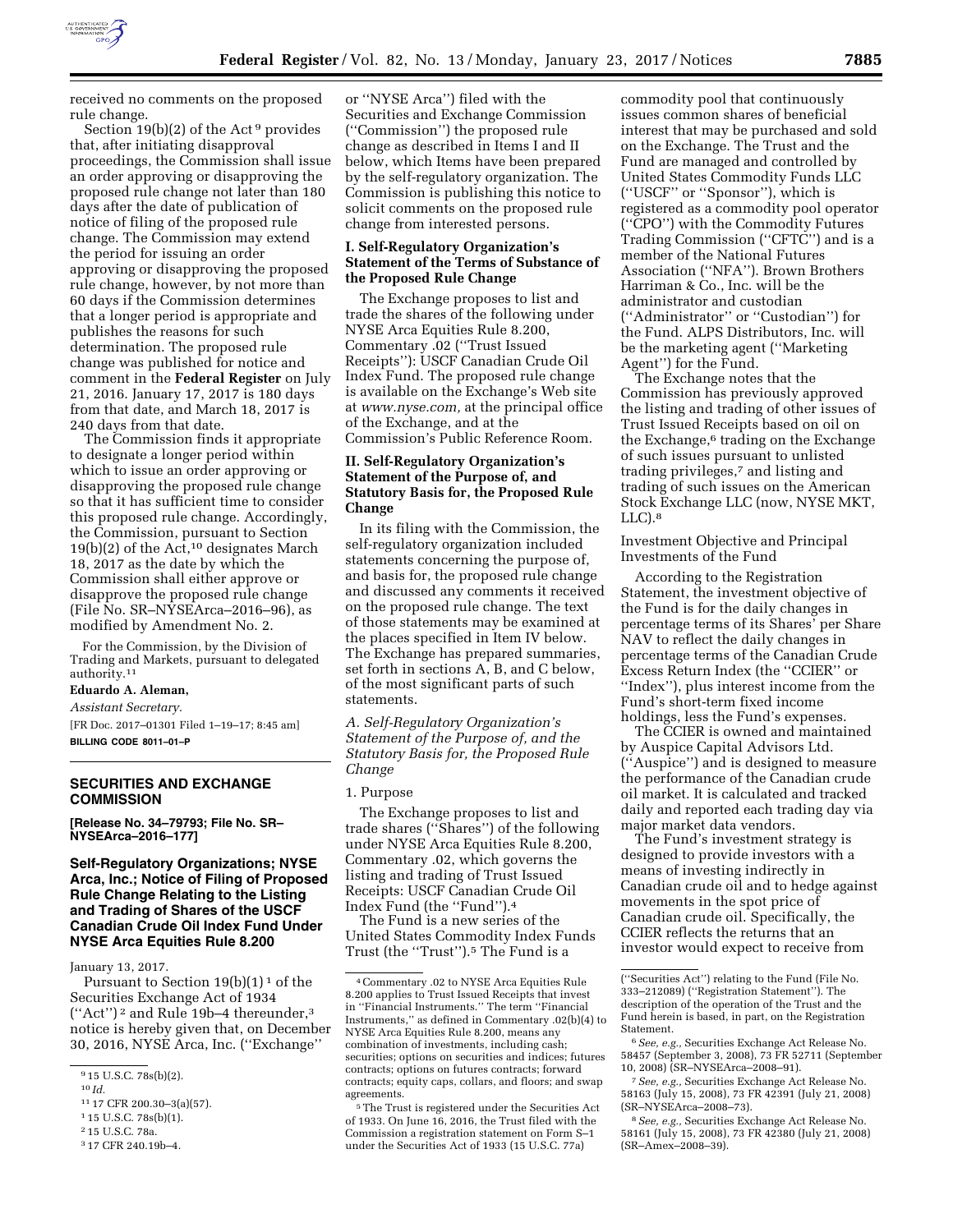holding and rolling the futures contracts that comprise the Index.

The CCIER targets an exposure that represents an approximately 3 month rolling position in the following nearby futures contracts: (i) The ICE Crude Diff—TMX WCS 1B Index Future (ICE symbol: TDX) (the ''WCS Future''); and (ii) the ICE WTI Crude Future (ICE symbol: T) (the ''WTI Future''). The WCS Futures and WTI Futures that comprise the CCIER are referred to herein as ''Benchmark Component Futures Contracts''.

The WCS Future is a monthly cash settled future based on the TMX WCS (Western Canadian Select) Daily Weighted Average Price Index (''TMX WCS 1b Index'') traded on ICE Futures Europe. The TMX WCS 1b Index is expressed as a differential to the NYMEX WTI 1st Line Future (Calendar Month Average).

The WTI Future is the ICE West Texas Intermediate (WTI) Light Sweet Crude Oil Futures Contract traded on ICE Futures Europe.9

The Fund will seek to achieve its investment objective by first entering into cash-settled over-the-counter (''OTC'') total return swap and forward transactions intended to replicate the return of the CCIER (''OTC Derivatives Contracts'', as described further below) and, second, to the extent market conditions are more favorable for such futures as compared to OTC Derivatives Contracts, investing in the Benchmark Component Futures Contracts that underlie the CCIER. It will support these investments by holding the amounts of its margin, collateral and other requirements relating to these obligations in short-term obligations of the United States of two years or less (''Treasuries''), cash and cash equivalents.

Third, if constrained by regulatory requirements or in view of market conditions or if one or more of the other Benchmark Component Futures Contracts is not available, the Fund may next invest in exchange traded futures contracts that are economically identical or substantially similar to the Benchmark Component Futures Contracts, *e.g.,* futures contracts that are based on changes in the price of WTI oil traded on the Chicago Mercantile Exchange (''CME'').

When, in view of regulatory requirements and market conditions, the Fund has invested to the fullest extent possible in the OTC Derivatives

Contracts and exchange-traded futures contracts, the Fund may then invest in other OTC derivative contracts and/or other contracts and instruments based on the Benchmark Component Futures Contracts or on the price of the crude oil underlying the Benchmark Component Futures Contracts, such as cash-settled options, cleared swap contracts and swap contracts other than cleared swap contracts.10

Market conditions that USCF currently anticipates could cause the Fund to invest in Other Crude Oil-Related Investments include those allowing the Fund to obtain greater liquidity, to execute transactions with more favorable pricing, or if the Fund or USCF exceeds position limits or accountability levels established by an exchange.

The Fund will seek to achieve its investment objective by investing so that the average daily percentage change in the Fund's NAV for any period of 30 successive valuation days will be within plus/minus 10 percent (10%) of the average daily percentage change in the CCIER over the same period. The Sponsor believes that market arbitrage opportunities will cause daily changes in the Fund's Share price on the NYSE Arca on a percentage basis to closely track the daily changes in the Fund's per Share NAV on a percentage basis. The Sponsor also believes that the net effect of this expected relationship and the expected relationship described above between the Fund's per Share NAV and the CCIER will be that the daily changes in the price of the Fund's Shares on the NYSE Arca on a percentage basis will closely track the daily changes in the CCIER on a percentage basis, plus interest income from the Fund's short-term fixed income holdings, less the Fund's expenses.<sup>11</sup>

The Fund will not seek to achieve its stated investment objective over a period of time greater than one day.

11While the Fund is composed of, and is therefore a measure of, the prices of the OTC Derivatives Contracts based upon futures comprising the CCIER, there is expected to be a reasonable degree of correlation between the CCIER and the cash or spot prices of the commodities underlying the Benchmark Component Futures Contracts; but the Fund's investment objective is not for its NAV or market price of Shares to equal, in dollar terms, the spot prices of the commodities underlying the Benchmark Component Futures Contracts or the prices of any particular group of futures contracts.

This is because natural market forces called contango and backwardation can impact the total return on an investment in the Fund's Shares relative to a hypothetical direct investment in crude oil commodities and, in the future, it is likely that the relationship between the market price of the Fund's Shares and changes in the spot prices of the underlying commodities will continue to be so impacted by contango and backwardation.

## OTC Derivatives Contracts

According to the Registration Statement, the Fund will primarily invest in OTC Derivatives Contracts that are based on Benchmark Component Futures Contracts and, in the opinion of the Sponsor, are traded in sufficient volume to permit the ready taking and liquidation of positions. Such OTC Derivatives Contracts, as well as all other Other Crude Oil-Related Investments that are OTC derivatives, will be ''swaps'' for purposes of Title VII of the Dodd-Frank Wall Street Reform and Consumer Protection Act that fall within the jurisdiction of the Commodity Futures Trading Commission.

The OTC Derivatives Contracts will be entered between two parties, outside of public exchanges, in private contracts. Unlike the exchange-traded Benchmark Component Futures Contracts, each party to an OTC Derivatives Contract bears credit risk with respect to the other party. To reduce such credit risk, the Fund will generally enter into an agreement with each counterparty based on the Master Agreement published by the International Swaps and Derivatives Association, Inc. (''ISDA'') that provides for the netting of overall exposure between counterparties.12 In accordance with the terms and conditions of the Fund's ISDA Master Agreement, pursuant to which the Fund's OTC Derivatives Contracts will be entered into, the Fund will be entitled to increase or decrease its notional exposure to the CCIER from time to time, to among other things, manage Share purchases and reinvestment of distributions, Fund Share redemptions and market repurchases of Shares, and

<sup>9</sup> ICE Futures Europe, NYMEX and other futures exchanges on which the Fund may trade listed futures contracts are referred to collectively as ''Futures Exchanges''.

<sup>10</sup>The Benchmark Component Futures Contracts, other exchange-traded futures contracts that are economically identical or substantially similar to the Benchmark Component Futures Contracts and other contracts and instruments based on the Benchmark Component Futures Contracts, are referred to collectively as ''Other Crude Oil-Related Investments'', and together with OTC Derivatives Contracts, ''Crude Oil Interests''.

<sup>12</sup>The ISDA Master Agreement allows for parties to calculate and settle their obligations under the agreement on a ''net basis'' with a single payment. Consequently, the Sponsor's current obligations (or rights) under a swap or forward agreement are generally only equal to the net amount to be paid or received under the agreement based on the relative values of such obligations (or rights). In addition, in connection with the Master Agreements, the Sponsor will enter into ISDA Credit Support Annexes (''CSAs'') with its counterparties to mitigate counterparty credit exposure.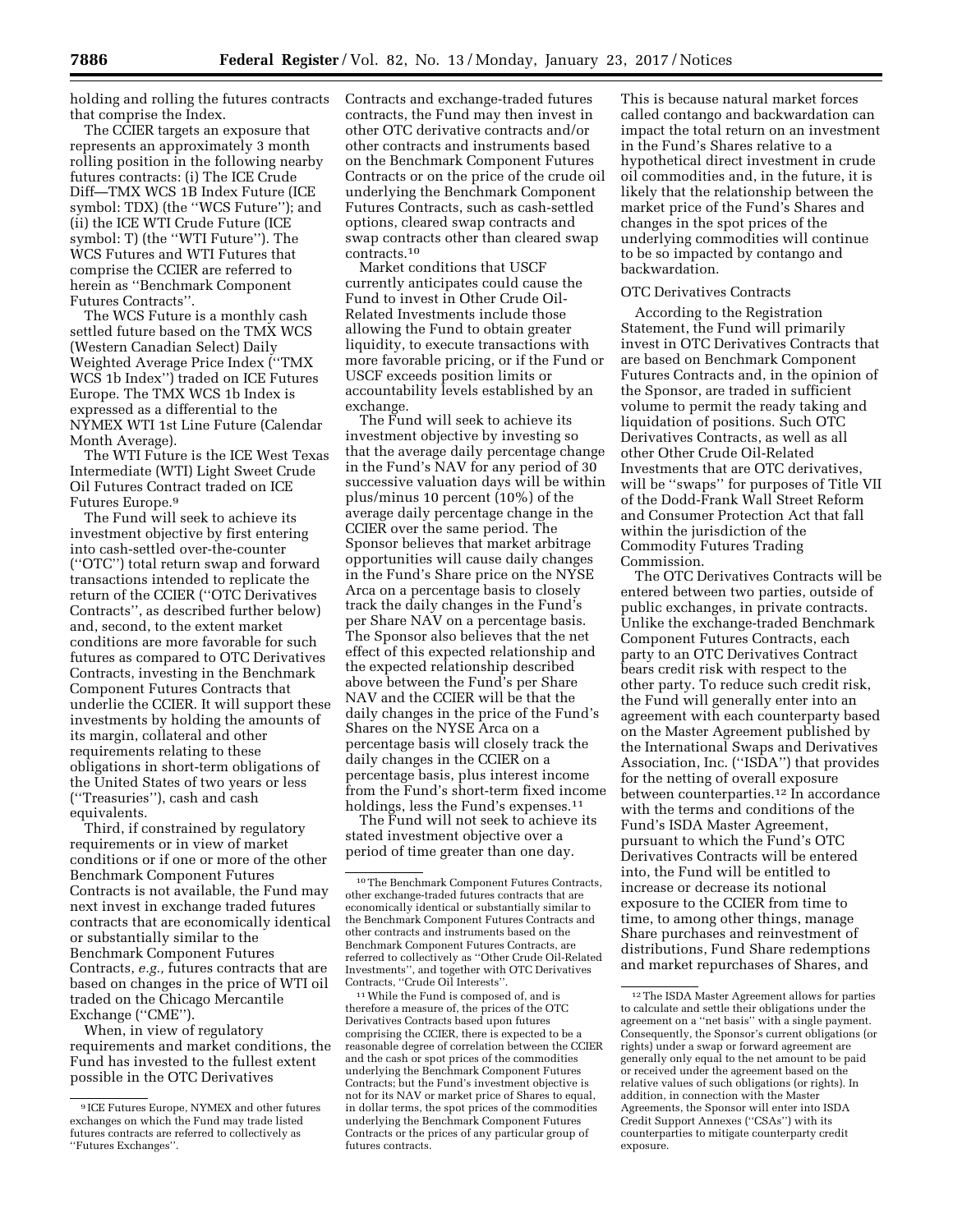meet other liquidity needs. Reducing notional exposure may be achieved through different methods, including the use of offsetting forwards and partial terminations of OTC Derivatives Contracts.

The Sponsor will assess or review, as appropriate, the creditworthiness of each potential or existing counterparty to an OTC Derivatives Contract pursuant to guidelines approved by the Sponsor's board. In respect of the OTC Derivatives Contracts, the Fund will have the ability to replace a counterparty or engage additional counterparties at any time.

The daily marked-to-market value of an OTC Derivatives Contract will be based upon the performance of a notional investment in the CCIER. In turn, the performance of the CCIER will be based upon the performance of the underlying Benchmark Component Futures Contracts. Under the CSAs, the parties will be required to determine the mark-to-market value of the OTC Derivative Contract(s) on a daily basis. Subject to a minimum transfer amount, the party that is ''out of the money'' would transfer collateral in the form of cash or U.S. Treasuries to its counterparty to cover the exposure under the OTC Derivative Contract.

The Fund may also enter into multiple OTC Derivatives Contracts for the purpose of achieving its investment objective. If an OTC Derivatives Contract is terminated, the Fund may either pursue the same or other alternative investment strategies with an acceptable counterparty, or make direct investments in the Benchmark Component Futures Contracts or other investments that provide a similar return to investing in the Benchmark Component Futures Contracts.

The Fund may also enter into certain transactions where an OTC component is exchanged for a corresponding futures contract (an ''Exchange for Related Position" or "EFRP" transaction).<sup>13</sup> The Fund may also employ spreads or straddles in its trading to mitigate the differences in its investment portfolio and its goal of tracking the price of the Benchmark Component Futures Contracts.14

#### Creation and Redemption of Shares

According to the Registration Statement, the Fund will create and redeem Shares from time to time, in one

or more ''Creation Baskets'' or ''Redemption Baskets''. The creation and redemption of baskets will only be made in exchange for delivery to the Fund or the distribution by the Fund of the amount of Treasuries and/or cash represented by the baskets being created or redeemed, the amount of which will be equal to the combined NAV of the number of Shares included in the baskets being created or redeemed determined as of 4:00 p.m. Eastern Time (''E.T.'') on the day the order to create or redeem baskets is properly received.

''Authorized Participants'' are the only persons that may place orders to create and redeem baskets. Authorized Participants must be (1) registered broker dealers or other securities market participants, such as banks and other financial institutions, that are not required to register as broker-dealers to engage in securities transactions described below, and (2) Depository Trust and Clearing Participants.

On any business day, an Authorized Participant may place an order with the Marketing Agent to create one or more baskets. By placing a purchase order, an Authorized Participant agrees to deposit Treasuries, cash or a combination of Treasuries and cash with the Trust.

The total deposit required to create each basket (''Creation Basket Deposit'') is the amount of Treasuries and/or cash that is in the same proportion to the total assets of the Fund (net of estimated accrued but unpaid fees, expenses and other liabilities) on the purchase order date as the number of Shares to be created under the purchase order is in proportion to the total number of Shares outstanding on the purchase order date. The amount of cash deposit required is the difference between the aggregate market value of the Treasuries required to be included in a Creation Basket Deposit as of 4:00 p.m. E.T. on the date the order to purchase is properly received and the total required deposit.

The procedures by which an Authorized Participant can redeem one or more baskets mirror the procedures for the creation of baskets. On any business day, an Authorized Participant may place an order with the Marketing Agent to redeem one or more baskets. Redemption orders must be placed by 10:30 a.m. E.T. or the close of regular trading on the NYSE Arca, whichever is earlier.

The Sponsor may, in its discretion, suspend the right of redemption, or postpone the redemption settlement date, (1) for any period during which NYSE Arca or any of the futures exchanges upon which a Benchmark Component Futures Contract is traded is closed other than customary weekend or holiday closings, or trading on NYSE Arca or such futures exchanges is suspended or restricted, (2) for any period during which an emergency exists as a result of which delivery, disposal or evaluation of Treasuries is not reasonably practicable, or (3) for such other period as the Sponsor determines to be necessary for the protection of the shareholders.

#### Calculating Per Share NAV

According to the Registration Statement, the Fund's per Share NAV will be calculated by taking the current market value of its total assets; subtracting any liabilities; and dividing that total by the total number of outstanding Shares.

The Administrator will calculate the NAV of the Fund once each NYSE Arca trading day. The NAV for a normal trading day will be released after 4:00 p.m. E.T. Trading during the Core Trading Session on the NYSE Arca typically closes at 4:00 p.m. E.T. The Administrator will use the updated value of the CCIER calculated shortly after the determination by the relevant Futures Exchanges of the closing prices of the Benchmark Component Futures Contracts (determined at the earlier of the close of such exchange or 2:30 p.m. E.T.) for the contracts traded on the Futures Exchanges, but calculate or determine the value of all other investments of the Fund using market quotations, if available, or other information customarily used to determine the fair value of such investments as of the earlier of the close of the NYSE Arca or 4:00 p.m. E.T. Other information customarily used in determining fair value includes information consisting of market data in the relevant market supplied by one or more third parties including, without limitation, relevant rates, prices, yields, yield curves, volatilities, spreads, correlations or other market data in the relevant market; or information of the types described above from internal sources if that information is of the same type used by the Fund in the regular course of their business for the valuation of similar transactions. Third parties supplying quotations or market data may include, without limitation, dealers in the relevant markets, endusers of the relevant product, information vendors, brokers and other sources of market information.

Derivatives for which market quotes are readily available will be valued at market value. Local closing prices will be used for all instrument valuation purposes. Swaps traded on exchanges will use the applicable exchange closing price where available.

<sup>13</sup> In the most common type of EFRP transaction entered into by the Fund, the OTC component is the purchase or sale of one or more baskets of the Fund's Shares, as described below.

<sup>14</sup>The Fund would use a spread when it chooses to take simultaneous long and short positions in futures written on the same underlying asset, but with different delivery months.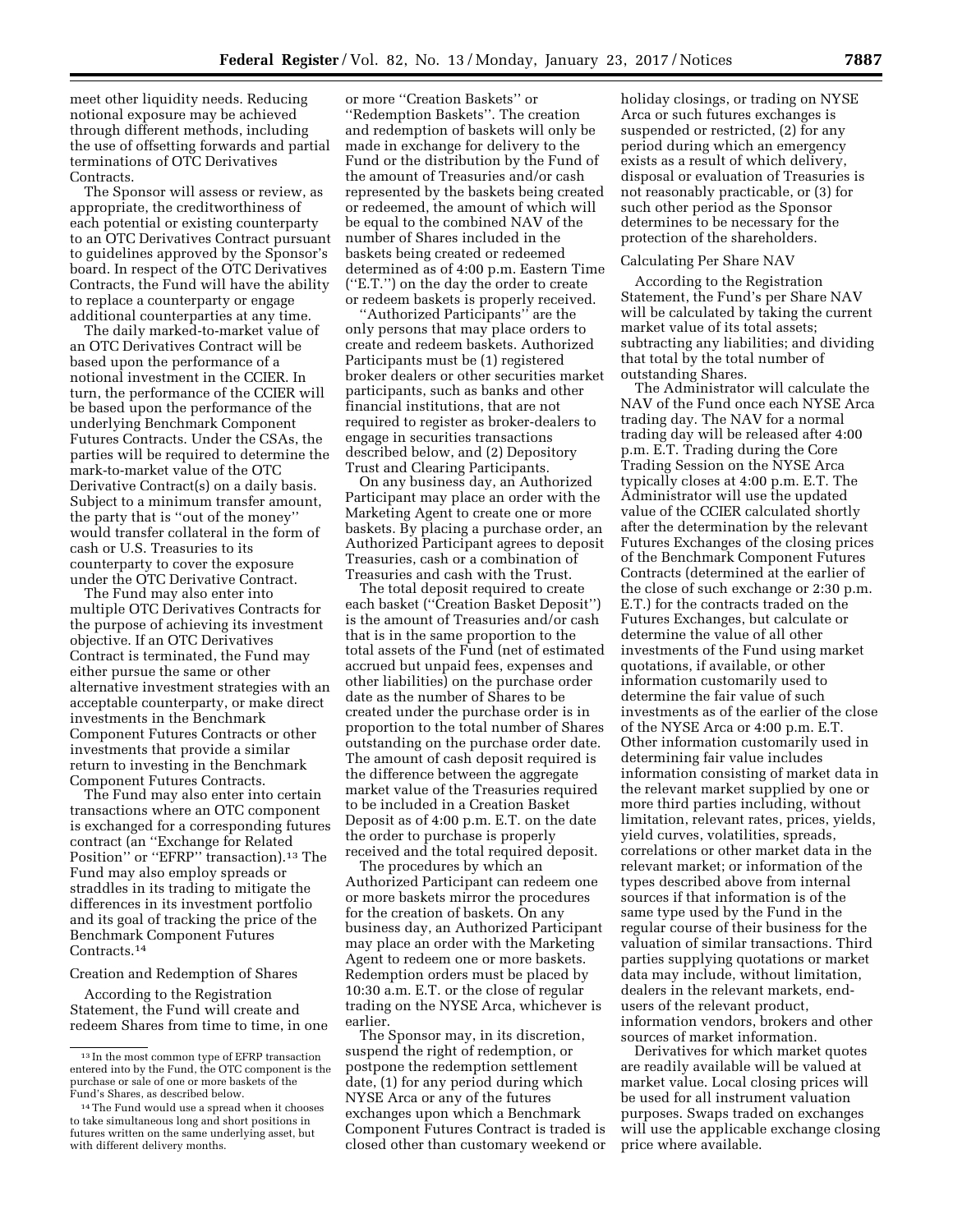With respect to specific derivatives, futures will generally be valued at the settlement price of the relevant exchange. A total return swap on the CCIER will be valued at the publicly available CCIER price. The CCIER, in turn, is determined by the applicable index calculation agent, which generally values the commodities underlying the Index at the last reported sale price.

#### Indicative Fund Value

In addition, in order to provide updated information relating to the Fund for use by investors and market professionals, the NYSE Arca will calculate and disseminate throughout the Core Trading Session on each trading day an updated Indicative Fund Value (''IFV''). The IFV will be calculated by using the prior day's closing NAV per Share of the Fund as a base and updating that value throughout the trading day to reflect changes in the most recently reported trade prices for the Benchmark Component Futures Contracts as reported by Bloomberg, L.P. or another reporting service.

The IFV will be disseminated on a per Share basis every 15 seconds during regular NYSE Arca Core Trading Session hours of 9:30 a.m. E.T. to 4:00 p.m. E.T. The normal trading hours of the ICE Exchange ends prior to the close of the Core Trading Session on NYSE Arca. As a result, there will be a gap in time at the beginning and/or the end of each day during which the Fund's Shares are traded on the NYSE Arca, but real-time futures exchange trading prices for Benchmark Component Futures Contracts traded on the ICE Exchange are not available. During such gaps in time the IFV will be calculated based on the end of day price of such Benchmark Component Futures Contracts from Futures Exchanges immediately preceding trading session. In addition, Other Crude Oil-Related Investments and Treasuries held by the Fund will be valued by the Administrator, using rates and points received from client-approved third party vendors (such as Reuters and WM Company) and advisor quotes. These investments will not be included in the IFV. The IFV will be available through on-line information services.

With respect to specific derivatives: Total return swaps may be valued intraday using the underlying asset price, or another proxy as determined to be appropriate by a third party market data provider. Exchange listed options may be valued intraday using the relevant exchange data, or another proxy as determined to be appropriate by a third party market data provider.

### Availability of Information

The NAV for the Fund's Shares will be disseminated daily to all market participants at the same time. The intraday, closing prices, and settlement prices of the Benchmark Component Futures Contracts will be readily available from automated quotation systems, published or other public sources, or major market data vendors.

Complete real-time data for the Benchmark Component Futures Contracts is available by subscription from major market data vendors. ICE Futures also provides delayed futures information on current and past trading sessions and market news free of charge on its Web site. The specific contract specifications for the Benchmark Component Futures Contracts are also available on such Web site, as well as other financial informational sources. Quotation and last-sale information regarding the Shares will be disseminated through the facilities of the CTA. In addition, the Fund's Web site, *[www.uscfinvestments.com,](http://www.uscfinvestments.com)* will display the applicable end of day closing NAV. The daily holdings of the Fund will be available on the Fund's Web site. The Fund's total portfolio composition will be disclosed each business day that the NYSE Arca is open for trading, on the Fund's Web site. The Web site disclosure of portfolio holdings will be made daily and will include, as applicable, (i) the composite value of the total portfolio, (ii) the name, percentage weighting, and value of OTC Derivatives Contracts and each Benchmark Component Futures Contract, (iii) the name and value of each Treasury security and cash equivalent, and (iv) the amount of cash held in the Fund's portfolio. The Fund's Web site will be publicly accessible at no charge. This Web site disclosure of the portfolio composition of the Fund will occur at the same time as the disclosure by the Sponsor of the portfolio composition to Authorized Participants so that all market participants will be provided portfolio composition information at the same time. Therefore, the same portfolio information will be provided on the public Web site as well as in electronic files provided to Authorized Participants. Accordingly, each investor will have access to the current portfolio composition of the Fund through the Fund's Web site.

Intra-day price information for exchange-traded derivative instruments will be available from the applicable exchange and from major market data vendors. Intra-day price information for OTC options, forwards, and OTC

derivative instruments will be available from major market data vendors. Intraday and closing price information for exchange-traded options and futures will be available from the applicable exchange and from major market data vendors. In addition, intra-day price information for U.S. exchange-traded options is available from the Options Price Reporting Authority.

#### Trading Halts

With respect to trading halts, the Exchange may consider all relevant factors in exercising its discretion to halt or suspend trading in the Shares of the Fund.15 Trading in Shares of the Fund will be halted if the circuit breaker parameters in NYSE Arca Equities Rule 7.12 have been reached. Trading also may be halted because of market conditions or for reasons that, in the view of the Exchange, make trading in the Shares inadvisable.

The Exchange may halt trading during the day in which an interruption to the dissemination of the IFV or the value of the Index occurs. If the interruption to the dissemination of the IFV, or the value of the Index persists past the trading day in which it occurred, the Exchange will halt trading no later than the beginning of the trading day following the interruption. In addition, if the Exchange becomes aware that the NAV with respect to the Shares is not disseminated to all market participants at the same time, it will halt trading in the Shares until such time as the NAV is available to all market participants.

#### Trading Rules

The Exchange deems the Shares to be equity securities, thus rendering trading in the Shares subject to the Exchange's existing rules governing the trading of equity securities. Shares will trade on the NYSE Arca Marketplace from 4 a.m. to 8 p.m. E.T. in accordance with NYSE Arca Equities Rule 7.34 (Opening, Core, and Late Trading Sessions). The Exchange has appropriate rules to facilitate transactions in the Shares during all trading sessions. As provided in NYSE Arca Equities Rule 7.6, the minimum price variation (''MPV'') for quoting and entry of orders in equity securities traded on the NYSE Arca Marketplace is \$0.01, with the exception of securities that are priced less than \$1.00 for which the MPV for order entry is \$0.0001.

The Shares will conform to the initial and continued listing criteria under NYSE Arca Equities Rule 8.200. The trading of the Shares will be subject to NYSE Arca Equities Rule 8.200,

<sup>15</sup>*See* NYSE Arca Equities Rule 7.12.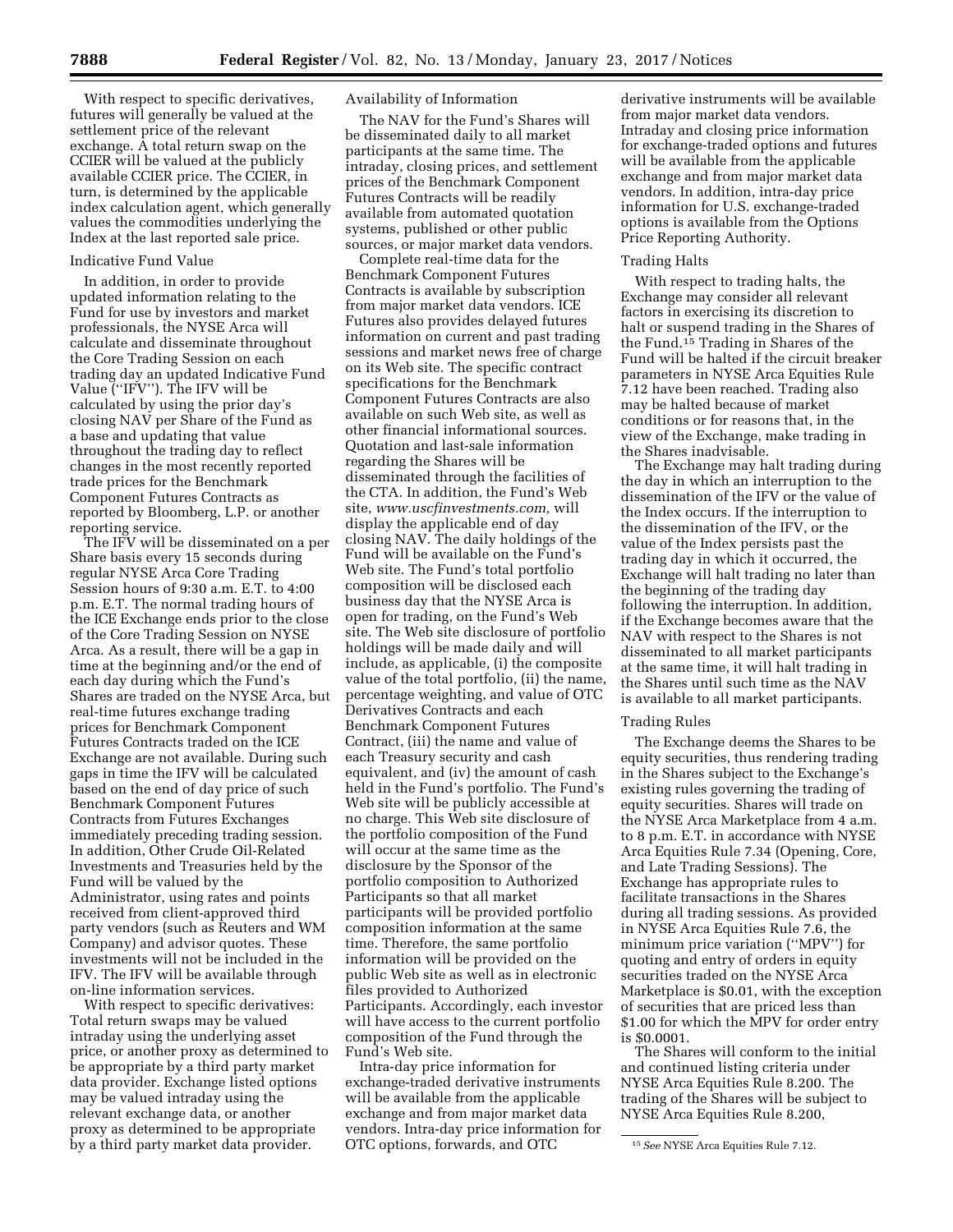Commentary .02(e), which sets forth certain restrictions on Equity Trading Permit (''ETP'') Holders acting as registered Market Makers in Trust Issued Receipts to facilitate surveillance. The Exchange represents that, for initial and/or continued listing, the Fund will be in compliance with Rule 10A–3 16 under the Act, as provided by NYSE Arca Equities Rule 5.3. A minimum of 100,000 Shares will be outstanding at the commencement of trading on the Exchange.

### Surveillance

The Exchange represents that trading in the Shares will be subject to the existing trading surveillances administered by the Exchange, as well as cross-market surveillances administered by the Financial Industry Regulatory Authority (''FINRA'') on behalf of the Exchange, which are designed to detect violations of Exchange rules and applicable federal securities laws.<sup>17</sup> The Exchange represents that these procedures are adequate to properly monitor Exchange trading of the Shares in all trading sessions and to deter and detect violations of Exchange rules and federal securities laws applicable to trading on the Exchange.

The surveillances referred to above generally focus on detecting securities trading outside their normal patterns, which could be indicative of manipulative or other violative activity. When such situations are detected, surveillance analysis follows and investigations are opened, where appropriate, to review the behavior of all relevant parties for all relevant trading violations.

The Exchange or FINRA, on behalf of the Exchange, or both, will communicate as needed regarding trading in the Shares and the Benchmark Component Futures Contracts with other markets and other entities that are members of the ISG, and the Exchange or FINRA, on behalf of the Exchange, or both, may obtain trading information regarding trading in the Shares and the Benchmark Component Futures Contracts from such markets and other entities. In addition, the Exchange may obtain information regarding trading in the Shares and the Benchmark Component Futures Contracts from markets and other entities that are members of ISG or with which the Exchange has in place a

comprehensive surveillance sharing agreement ("CSSA").<sup>18</sup>

Not more than 10% of the net assets of the Fund in the aggregate invested in futures contracts shall consist of futures contracts whose principal market is not a member of the ISG or is a market with which the Exchange does not have a comprehensive surveillance sharing agreement.

In addition, the Exchange also has a general policy prohibiting the distribution of material, non-public information by its employees.

All statements and representations made in this filing regarding (a) the description of the portfolios, and (b) limitations on portfolio holdings or reference assets shall constitute continued listing requirements for listing the Shares on the Exchange.

The issuer has represented to the Exchange that it will advise the Exchange of any failure by the Fund to comply with the continued listing requirements, and, pursuant to its obligations under Section 19(g)(1) of the Act, the Exchange will monitor for compliance with the continued listing requirements. If the Fund is not in compliance with the applicable listing requirements, the Exchange will commence delisting procedures under NYSE Arca Equities Rule 5.5(m).

## Information Bulletin

Prior to the commencement of trading, the Exchange will inform its ETP Holders in an Information Bulletin of the special characteristics and risks associated with trading the Shares. Specifically, the Information Bulletin will discuss the following: (1) The risks involved in trading the Shares during the Opening and Late Trading Sessions when an updated IFV will not be calculated or publicly disseminated; (2) the procedures for purchases and redemptions of Shares in Creation Baskets and Redemption Baskets (and that Shares are not individually redeemable); (3) NYSE Arca Equities Rule 9.2(a), which imposes a duty of due diligence on its ETP Holders to learn the essential facts relating to every customer prior to trading the Shares; (4) how information regarding the IFV is disseminated; (5) that a static IFV will be disseminated, between the close of trading on the CME and the close of the NYSE Arca Core Trading Session; (6) the requirement that ETP Holders deliver a prospectus to investors

purchasing newly issued Shares prior to or concurrently with the confirmation of a transaction; and (7) trading information.

In addition, the Information Bulletin will advise ETP Holders, prior to the commencement of trading, of the prospectus delivery requirements applicable to the Fund. The Exchange notes that investors purchasing Shares directly from the Fund will receive a prospectus. ETP Holders purchasing Shares from the Fund for resale to investors will deliver a prospectus to such investors. The Information Bulletin will also discuss any exemptive, noaction, and interpretive relief granted by the Commission from any rules under the Act. In addition, the Information Bulletin will reference that the Fund is subject to various fees and expenses described in the Registration Statement. The Information Bulletin will also reference that the CFTC has regulatory jurisdiction over the trading of Benchmark Component Futures Contracts and the OTC Derivatives Contracts.

The Information Bulletin will also disclose the trading hours of the Shares that the NAV for the Shares will be calculated after 4:00 p.m. E.T. each trading day. The Information Bulletin will disclose that information about the Shares will be publicly available on the Fund's Web site.

#### 2. Statutory Basis

The basis under the Act for this proposed rule change is the requirement under Section  $6(b)(\bar{5})^{19}$  that an exchange have rules that are designed to prevent fraudulent and manipulative acts and practices, to promote just and equitable principles of trade, to remove impediments to, and perfect the mechanism of a free and open market and, in general, to protect investors and the public interest.

The Exchange believes that the proposed rule change is designed to prevent fraudulent and manipulative acts and practices in that the Shares will be listed and traded on the Exchange pursuant to the initial and continued listing criteria in NYSE Arca Equities Rule 8.200. The Exchange has in place surveillance procedures that are adequate to properly monitor trading in the Shares in all trading sessions and to deter and detect violations of Exchange rules and applicable federal securities laws. The Exchange or FINRA, on behalf of the Exchange, or both, will communicate as needed regarding trading in the Shares, and Benchmark Component Futures Contracts with

<sup>16</sup> 17 CFR 240.10A–3.

<sup>17</sup>FINRA conducts cross-market surveillances on behalf of the Exchange pursuant to a regulatory services agreement. The Exchange is responsible for FINRA's performance under this regulatory services agreement.

<sup>18</sup>For a list of the current members of ISG, *see [www.isgportal.org.](http://www.isgportal.org)* The Exchange notes that not all components of the Fund may trade on markets that are members of ISG or with which the Exchange has in place a CSSA. The Exchange has in place a CSSA with ICE Futures Europe. 1915 U.S.C. 78f(b)(5).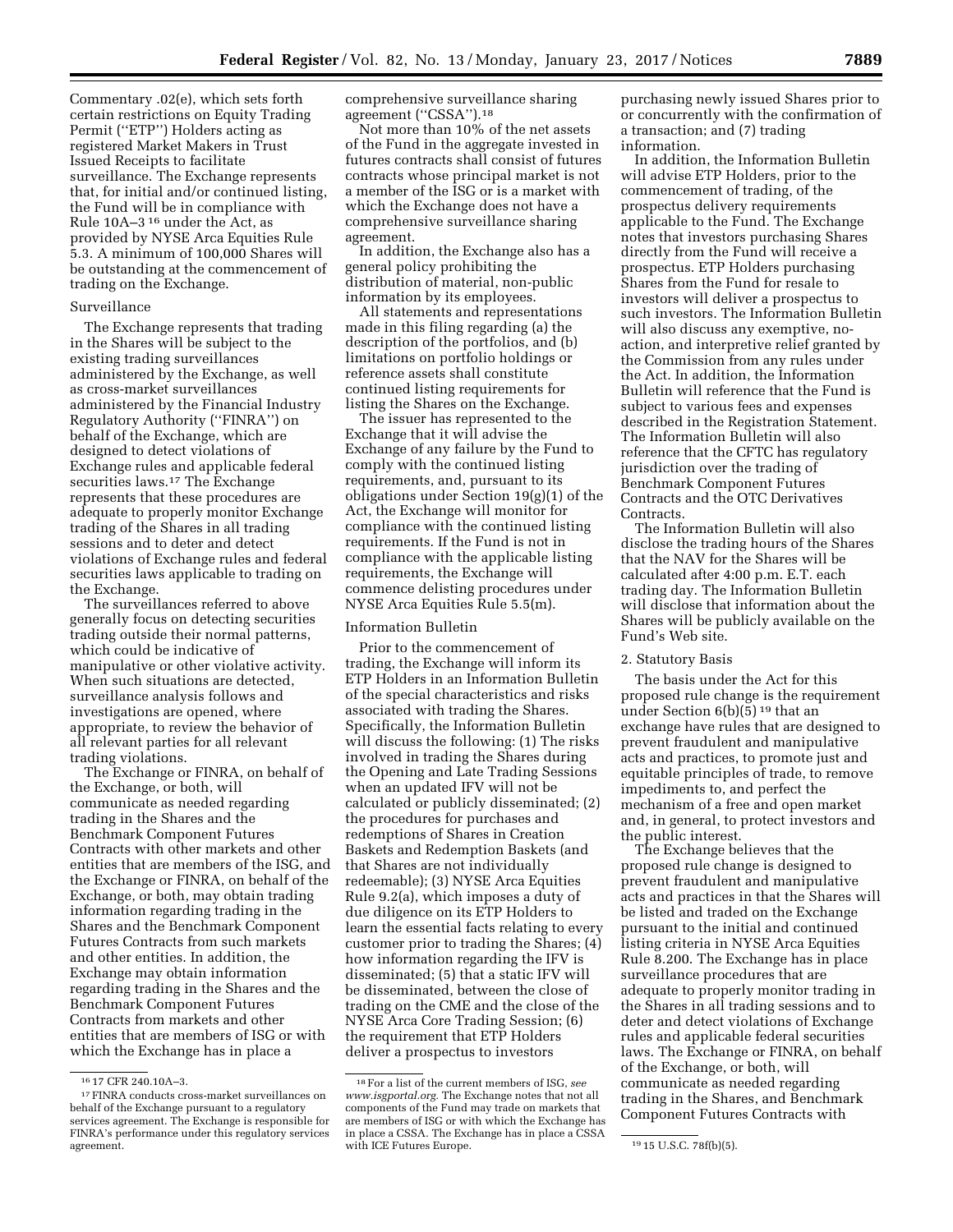other markets and other entities that are members of the ISG, and the Exchange or FINRA, on behalf of the Exchange, or both, may obtain trading information regarding trading in the Shares and Benchmark Component Futures Contracts from such markets and other entities. In addition, the Exchange may obtain information regarding trading in the Shares and Benchmark Component Futures Contracts from markets and other entities that are members of ISG or with which the Exchange has in place a CSSA.

Not more than 10% of the net assets of the Fund in the aggregate invested in futures contracts shall consist of futures contracts whose principal market is not a member of the ISG or is a market with which the Exchange does not have a CSSA. The Exchange has in place surveillance procedures that are adequate to properly monitor trading in the Shares in all trading sessions and to deter and detect violations of Exchange rules and applicable federal securities laws. The intraday, closing prices, and settlement prices of the Benchmark Component Futures Contracts will be readily available from the applicable Futures Exchanges' Web sites, automated quotation systems, published or other public sources, or on-line information services.

Complete real-time data for the Benchmark Component Futures Contracts is available by subscription from on-line information services. The Futures Exchanges also provide delayed futures information on current and past trading sessions and market news free of charge on their Web sites. The specific contract specifications for the Benchmark Component Futures Contracts are also available on such Web sites, as well as other financial informational sources. Information regarding exchange-traded cash-settled options and cleared swap contracts will be available from the applicable exchanges and major market data vendors. Quotation and last-sale information regarding the Shares will be disseminated through the facilities of the CTA. In addition, the Fund's Web site, will display the applicable end of day closing NAV. The Fund's total portfolio composition will be disclosed each business day that the NYSE Arca is open for trading, on the Fund's Web site. The Web site disclosure of portfolio holdings will be made daily and will include, as applicable, (i) the composite value of the total portfolio, (ii) the name, percentage weighting, and value of OTC Derivatives Contracts and each Benchmark Component Futures Contract, (iii) the name and value of each Treasury security and cash

equivalent, and (iv) the amount of cash held in the Fund's portfolio. The Fund's disclosure of derivative positions will include information that market participants can use to value these positions intraday.

Prior to the commencement of trading, the Exchange will inform its Equity Trading Permit Holders in an Information Bulletin of the special characteristics and risks associated with trading the Shares. Trading in Shares of the Fund will be halted if the circuit breaker parameters in NYSE Arca Equities Rule 7.12 have been reached or because of market conditions or for reasons that, in the view of the Exchange, make trading in the Shares inadvisable

The proposed rule change is designed to promote just and equitable principles of trade and to perfect the mechanism of a free and open market and, in general, to protect investors and the public interest in that it will facilitate the listing and trading of an additional type of issue of Trust Issued Receipts based on oil that will enhance competition among market participants, to the benefit of investors and the marketplace. As noted above, the Exchange has in place surveillance procedures that are adequate to properly monitor trading in the Shares in all trading sessions and to deter and detect violations of Exchange rules and applicable federal securities laws.

### *B. Self-Regulatory Organization's Statement on Burden on Competition*

The Exchange does not believe that the proposed rule change will impose any burden on competition that is not necessary or appropriate in furtherance of the purpose of the Act. The Exchange notes that the proposed rule change will facilitate the listing and trading of an additional type of exchange-traded product that primarily hold derivatives and futures contracts and that will enhance competition among market participants, to the benefit of investors and the marketplace.

## *C. Self-Regulatory Organization's Statement on Comments on the Proposed Rule Change Received From Members, Participants, or Others*

No written comments were solicited or received with respect to the proposed rule change.

## **III. Date of Effectiveness of the Proposed Rule Change and Timing for Commission Action**

Within 45 days of the date of publication of this notice in the **Federal Register** or within such longer period up to 90 days (i) as the Commission may

designate if it finds such longer period to be appropriate and publishes its reasons for so finding or (ii) as to which the self-regulatory organization consents, the Commission will:

(A) By order approve or disapprove the proposed rule change, or

(B) institute proceedings to determine whether the proposed rule change should be disapproved.

## **IV. Solicitation of Comments**

Interested persons are invited to submit written data, views, and arguments concerning the foregoing, including whether the proposed rule change is consistent with the Act. Comments may be submitted by any of the following methods:

#### *Electronic Comments*

• Use the Commission's Internet comment form (*[http://www.sec.gov/](http://www.sec.gov/rules/sro.shtml)  [rules/sro.shtml](http://www.sec.gov/rules/sro.shtml)*); or

• Send an email to *[rule-comments@](mailto:rule-comments@sec.gov) [sec.gov.](mailto:rule-comments@sec.gov)* Please include File Number SR– NYSEArca–2016–177 on the subject line.

#### *Paper Comments*

• Send paper comments in triplicate to Secretary, Securities and Exchange Commission, 100 F Street NE., Washington, DC 20549–1090. All submissions should refer to File Number SR–NYSEArca–2016–177. This file number should be included on the subject line if email is used. To help the Commission process and review your comments more efficiently, please use only one method. The Commission will post all comments on the Commission's Internet Web site (*[http://www.sec.gov/](http://www.sec.gov/rules/sro.shtml)  [rules/sro.shtml](http://www.sec.gov/rules/sro.shtml)*). Copies of the submission, all subsequent amendments, all written statements with respect to the proposed rule change that are filed with the Commission, and all written communications relating to the proposed rule change between the Commission and any person, other than those that may be withheld from the public in accordance with the provisions of 5 U.S.C. 552, will be available for Web site viewing and printing in the Commission's Public Reference Room, 100 F Street NE., Washington, DC 20549 on official business days between the hours of 10:00 a.m. and 3:00 p.m. Copies of the filing also will be available for inspection and copying at the principal office of the Exchange. All comments received will be posted without change; the Commission does not edit personal identifying information from submissions. You should submit only information that you wish to make